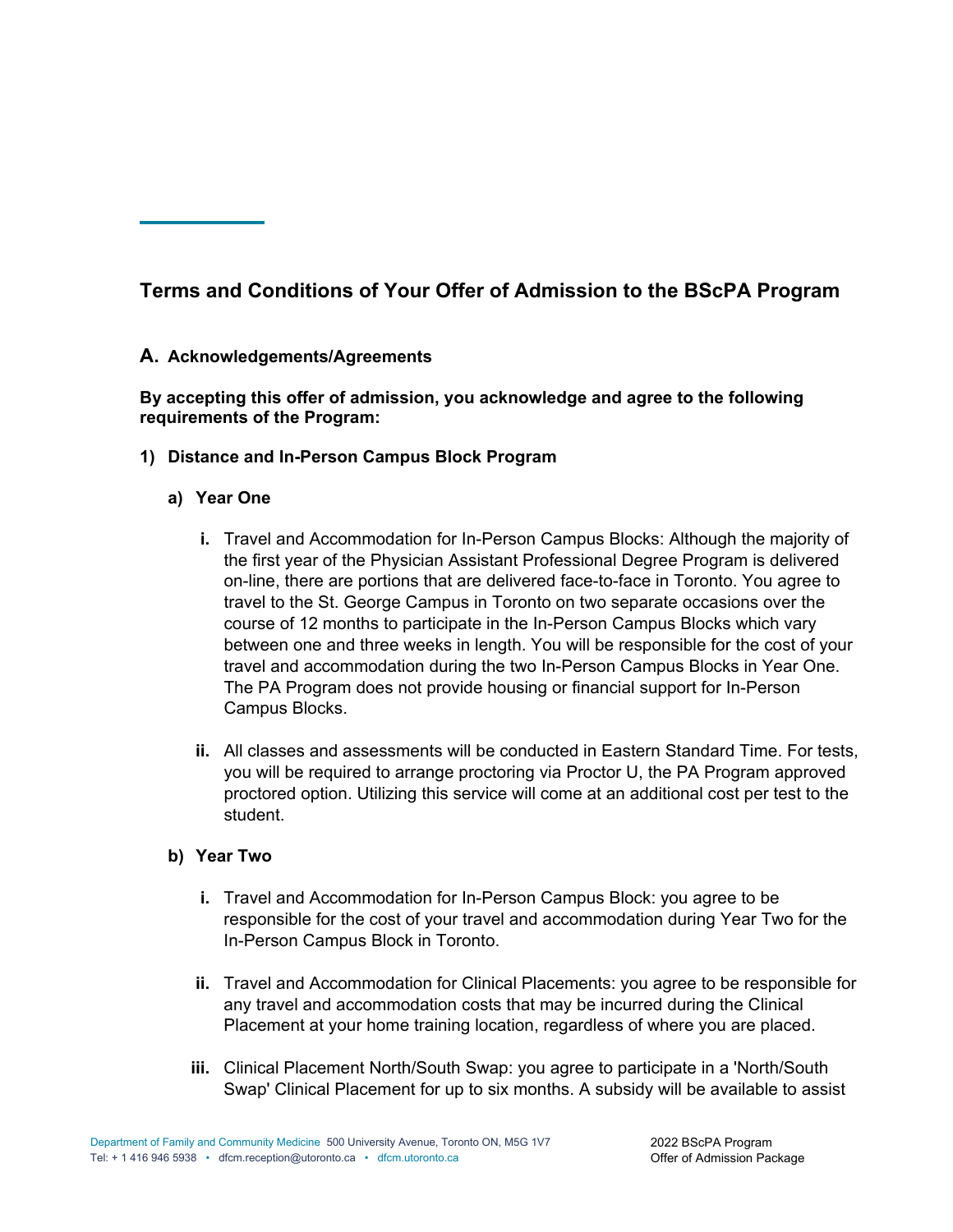with costs of travel and/or accommodation for the 'North/South Swap' Clinical Placement; however, you agree that any costs above the predetermined maximum allowable by the subsidy are your responsibility.

**iv.** Driving: You acknowledge that students are advised that access to a vehicle and the ability to drive (as well as possession of a valid driver's license) are strongly recommended for the Clinical Placements in Year Two.

## **2) Full Time Program in Ontario, Canada**

By accepting this offer of admission, you acknowledge that this is a **full-time** program, with the expectation of approximately 30 hours per week dedicated to class time, whether in In-Person Campus Blocks or on-line learning. Students are expected to spend additional time on assignments, group work and independent study. Note that with this educational workload in mind, the Program strongly discourages students to be employed while in the program.

During the on-line portion of the Program (Year One), students will be participating in Longitudinal Clinical Experience courses. These involve interacting with professionals in a health care setting and must occur in Canada. All Year Two Clinical Placements arranged by the Program will take place in Ontario, Canada. By accepting the offer of admission, you agree that **you will reside in Canada for the duration of the Program**.

#### **3) On-line learning**

- **a)** The majority of the BScPA Program is delivered on-line. By accepting this offer of admission, you agree that you are responsible for ensuring access to a computer and high-speed internet for the duration of the Program and that you have a laptop to bring to the In-Person Campus Block sessions. If you need to purchase a computing device, the University of Toronto Bookstore offers student discounts.
	- **i.** Computer/laptop must have a minimum operating system of Windows 10 or Mac OSX 10.9, as well as Office 2016. Most technology enabled learning activities will be web-based and do not require special software installation other than a word processor (registered U of T students can obtain free copies of Microsoft Office from the U of T Libraries).
- **b)** You must be able to send and receive e-mails; open e-mail attachments; open programs on your computer; print webpages; use a search engine such as Google to find general information; and determine directions to a location using online maps.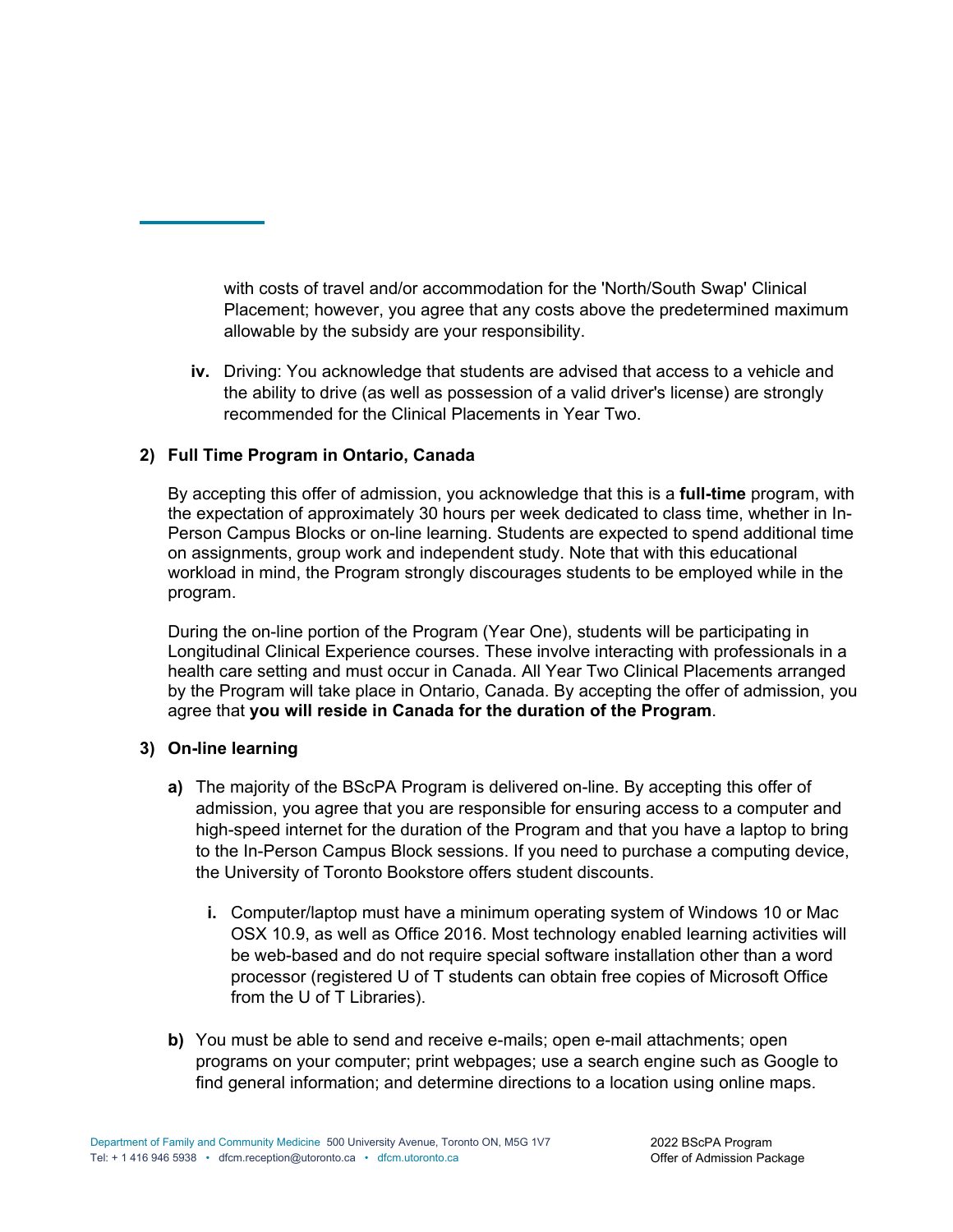By accepting this offer of admission, you agree that you are responsible for ensuring you have these skills prior to the start of classes on **August 29, 2022**. *Please note timing may change due to COVID-19 academic disruptions.*

#### **4) Orientation**

Pre-Program On-line Course: Students are required to complete a specified medical terminology course on-line, at their own expense (approximately \$60.00). The course will run for five weeks in the summer of 2022. Further details will follow once you are enrolled in the Program.

#### **B. Required Document Submissions**

#### **1) Vulnerable Sector Police Records Check and Disclosure (***due September 15th, 2022***)**

As all Physician Assistant students undertake significant portions of their education in settings with exposure to vulnerable populations, you are required to complete and submit the results of a Vulnerable Persons Criminal Record Check. This process must be initiated through your local police service. Costs incurred will be at your own expense. We advise that you obtain two copies of the report.

Police forces may use slightly different language to describe the various levels of Records Checks available. Your check must include results from local police records, the Royal Canadian Mounted Police's (RCMP's) Canadian Police Information Centre, and the Pardoned Sex Offender Registry.

As these checks can take several weeks (in some centres, up to 12 weeks), we recommend that you begin the process as soon as possible to meet our deadline.

Should you have concerns about the Vulnerable Sector Police Records Check, please contact the Physician Assistant Program office by email at pacandidate@utoronto.ca.

If you will be using Toronto Police Services to obtain this record check, you must obtain the Toronto Police Reference Check Program Form prior to visiting or contacting Toronto Police. Email registrar.medicine@utoronto.ca for details on this process prior to contacting the police. Please note that the Toronto Police Services Vulnerable Sector Screening process takes 2-4 weeks to complete.

Once you have accepted the Terms & Conditions, you will receive an email with information on how to submit this document to the PA Program.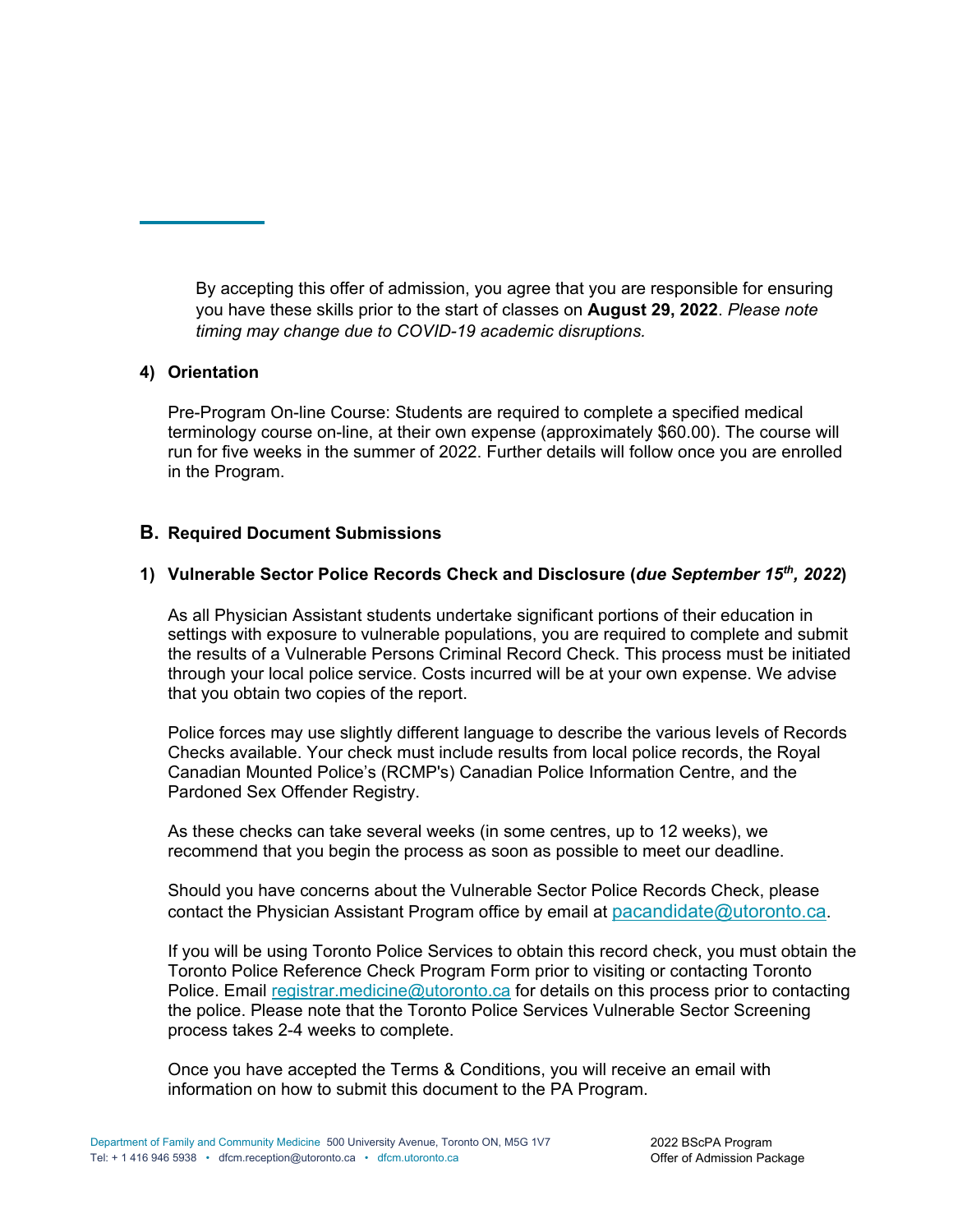## **2) Immunizations (***due August 12th, 2022***)**

You are required to provide a record of up-to-date proof of immunization records. This requirement must be fulfilled to meet the Health Standards set forth in the Public Hospitals Act, Section 4.2, Ontario Regulation 518/88. The Immunization form is available on our website (www.PAconsortium.ca ), under 'Current Students'.

Once you have accepted the Terms & Conditions, you will receive an email with information on how to submit this document to the PA Program.

You may also review the **terms and conditions** of your offer on the BScPA website, under Current Students: http://www.paconsortium.ca/admission-acceptance. The tuition deposit form, along with information on OSAP and program fees, can also be found at this link.